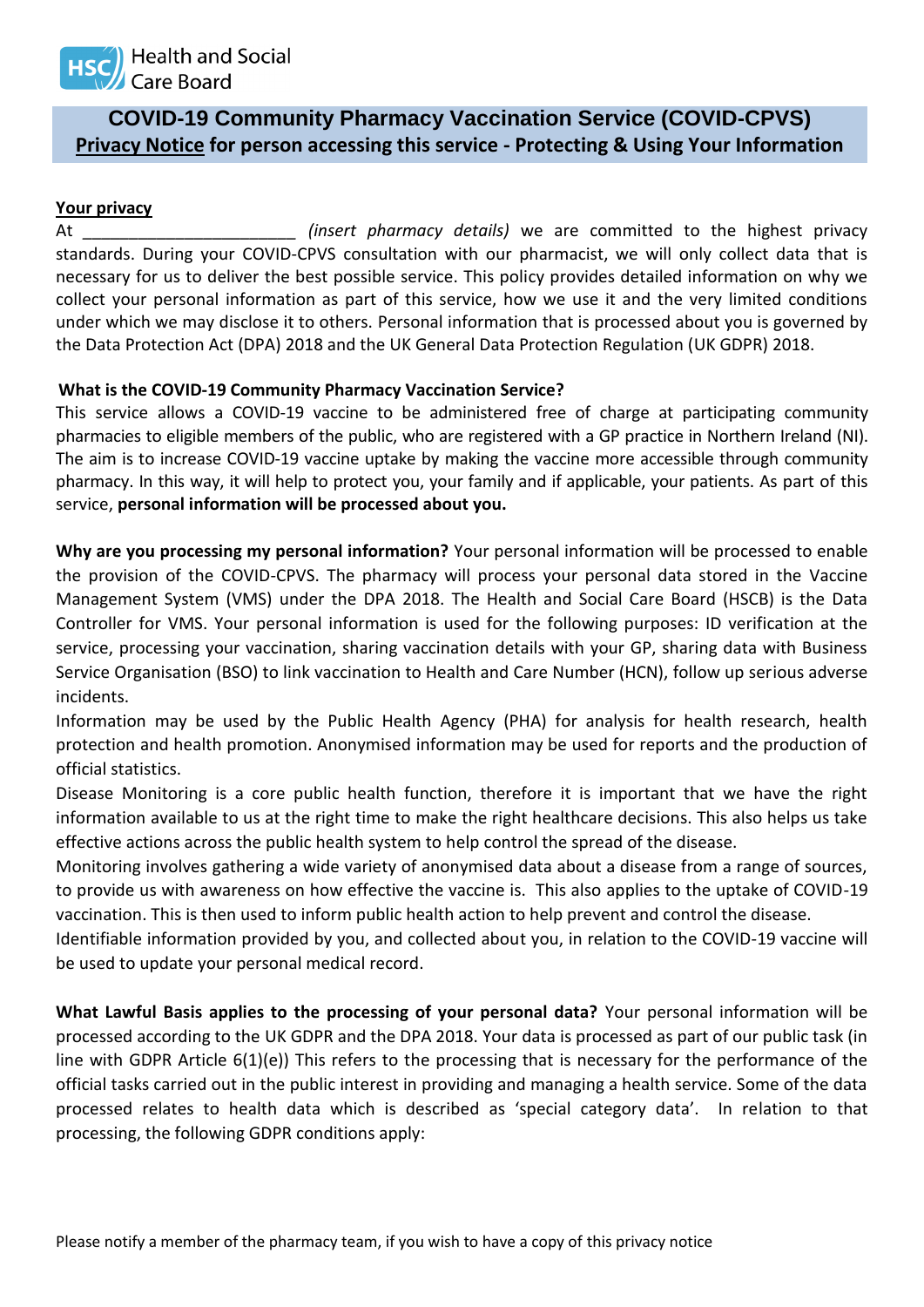- Article 9(2)(h) the processing is necessary for medical diagnosis, the provision of health treatment and management of a health and social care system.
- Article 9(2)(i) the processing is necessary for reasons of public interest in the area of public health.
- Data Protection Act 2019 Schedule 1, Part 1 (2) Health or Social Care Purposes
- Data Protection Act 2018 Schedule 1, Part 1 (3) reasons of public interest in the area of public health

**What categories of personal data are you processing?** At the vaccination appointment the following personal information will be collected and added to the VMS): your name, address, date of birth, ethnicity, sex at birth, contact details, allergies.

The VMS will also record the following: answers to screening questions, date of vaccination, vaccine type administered, site of vaccination, vaccine expiry and batch number, dose number, name of vaccinator, name of pharmacy where vaccination occurs.

For individuals employed in health and social care the following may be collected: organisation/professional group.

**Where do you get my personal data from?** Much of the data we use will have been provided directly by you when you make or attend your COVID-19 vaccination appointment and from clinical data entered into the system at the time of your vaccination.

The VMS will receive data directly from:

- Information you provide when booking your appointment and when attending for your vaccination
- GP Clinical and Healthcare Systems for accurate recording

**Do you share my personal data with anyone else?** Yes. To help us provide the best care or service for you, we may need to share your information with:

- Other healthcare bodies and professionals, including GPs, Hospitals and the Public Health Agency (PHA) for the purposes of health protection.
- Anonymised information may also be shared with Public Health England (PHE) for the purposes of national disease monitoring.
- Anonymised information will be shared with the Department of Health (DoH) in Northern Ireland for the purposes of COVID-19 monitoring.
- The Health & Social care Board (HSCB) and Business Services Organisation (BSO) for the purposes of administering and managing health and social care services and to verify that the service has been delivered by the pharmacy, as part of post-payment verification.

**How long do you keep my personal data?** This record will be retained in the pharmacy in line with with the Department of Health Retention Policy identified in the document 'Good management, Good Records' which can be viewed at Department of Health's Good Management, Good Records Section M, outlines the requirements for retention and disposal of community pharmacy held records: [Good Management, Good](https://www.health-ni.gov.uk/publications/good-management-good-records-disposal-schedule)  Records - [Disposal Schedule | Department of Health \(health-ni.gov.uk\)](https://www.health-ni.gov.uk/publications/good-management-good-records-disposal-schedule)

## **Do you transfer my personal data to other countries?**

Only in exceptional circumstances, e.g. where information needs to be shared with Public Health agencies outside the UK for the purposes of disease surveillance and to protect the health of individuals and others potentially affected by an outbreak. Any transfers will be fully compliant with the UK GDPR and only when we have a legitimate basis for doing so.

## **What rights do I have?**

Please notify a member of the pharmacy team, if you wish to have a copy of this privacy notice